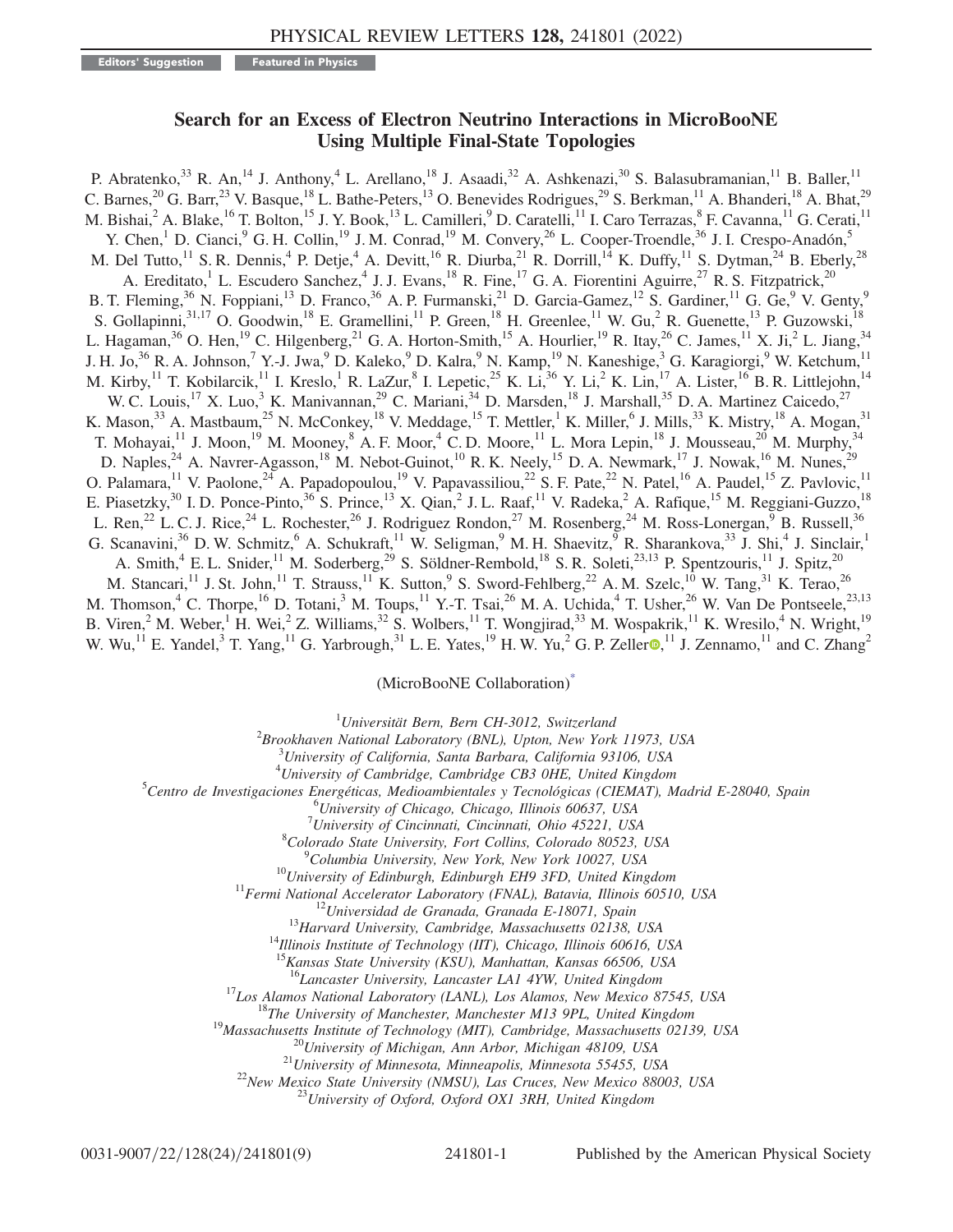## PHYSICAL REVIEW LETTERS 128, 241801 (2022)

<sup>24</sup>University of Pittsburgh, Pittsburgh, Pennsylvania 15260, USA<br><sup>25</sup>Rutgers University, Piscataway, New Jersey 08854, USA

<sup>26</sup>SLAC National Accelerator Laboratory, Menlo Park, California 94025, USA<br><sup>27</sup>South Dakota School of Mines and Technology (SDSMT), Rapid City, South Dakota 57701, USA<br><sup>28</sup>University of Southern Maine, Portland, Maine 04

<sup>30</sup>Tel Aviv University, Tel Aviv, Israel, 69978<br><sup>31</sup>University of Tennessee, Knoxville, Tennessee 37996, USA<br><sup>32</sup>University of Texas, Arlington, Texas 76019, USA<br><sup>33</sup>Tufts University, Medford, Massachusetts 02155, USA<br><sup>3</sup>

(Received 29 October 2021; accepted 13 April 2022; published 13 June 2022)

We present a measurement of  $\nu_e$  interactions from the Fermilab Booster Neutrino Beam using the MicroBooNE liquid argon time projection chamber to address the nature of the excess of low energy interactions observed by the MiniBooNE Collaboration. Three independent  $\nu_e$  searches are performed across multiple single electron final states, including an exclusive search for two-body scattering events with a single proton, a semi-inclusive search for pionless events, and a fully inclusive search for events containing all hadronic final states. With differing signal topologies, statistics, backgrounds, reconstruction algorithms, and analysis approaches, the results are found to be either consistent with or modestly lower than the nominal  $\nu_e$  rate expectations from the Booster Neutrino Beam and no excess of  $\nu_e$  events is observed.

DOI: [10.1103/PhysRevLett.128.241801](https://doi.org/10.1103/PhysRevLett.128.241801)

MicroBooNE is the first liquid argon time projection chamber (LArTPC) to acquire high statistics samples of neutrino interactions on argon. Using this unique dataset, MicroBooNE has pioneered a large body of results on neutrino interactions [\[1](#page-7-1)–[7\]](#page-7-2), astrophysical [[8](#page-7-3),[9](#page-7-4)], and beyond the standard model physics [\[10,](#page-7-5)[11\]](#page-7-6), neutrino event reconstruction [[12](#page-7-7)–[23\]](#page-7-8), and detector properties [[24](#page-7-9)–[33](#page-8-0)]. Here, we report the first measurement of electron neutrinos produced in the Fermilab Booster Neutrino Beamline (BNB) using the MicroBooNE detector. This multipronged search is aimed at investigating the as-yet unexplained low energy excess of electromagnetic activity observed by the MiniBooNE Collaboration [\[34\]](#page-8-1).

Over the past decade, there has been a rich and evolving landscape of theoretical interpretations to explain the origin of the observed MiniBooNE excess, including standard processes [[35](#page-8-2)] as well as new physics involving sterile neutrinos [[36](#page-8-3)[,37\]](#page-8-4), dark sector portals [[38](#page-8-5)–[40\]](#page-8-6), heavy neutral leptons [[41](#page-8-7),[42](#page-8-8)], nonstandard Higgs physics [\[43](#page-8-9)–[46\]](#page-8-10), new particles produced in the beam [\[47,](#page-8-11)[48](#page-8-12)], and mixed models of sterile neutrino oscillations and decay [\[49](#page-8-13)[,50\]](#page-8-14). A number of scenarios have also been ruled out [[51](#page-8-15)]. Because of the variety of theoretical explanations and their possible signatures, MicroBooNE has developed three distinct  $\nu_e$  searches targeting the MiniBooNE signal: an exclusive search for two-body  $\nu_e$  charged current quasielastic (CCQE) scattering, a semi-inclusive search for pionless  $\nu_e$  events, and an inclusive  $\nu_e$  search containing any hadronic final state. Additionally, a companion singlephoton-based search focused on radiative decays of the  $\Delta$ resonance is reported elsewhere [[52](#page-8-16)]. This work capitalizes on the broad capabilities of a LArTPC to perform high purity measurements of electron neutrinos across multiple signal topologies and with significantly improved ability to distinguish whether an electromagnetic shower is electron or photon-induced compared to Cherenkov-based detectors such as MiniBooNE.

The advantage of this particular probe of the MiniBooNE signal is that MicroBooNE is located in the same neutrino beamline and at roughly the same location as MiniBooNE, but uses an imaging detector capable of mm-scale spatial resolution and substantially lower energy detection thresholds for many particle types. The MicroBooNE LArTPC [\[53](#page-8-17)[,54\]](#page-8-18) itself contains 85 tons of liquid argon and is sited 72.5 m upstream of the MiniBooNE detector hall at a distance of 468.5 m from the BNB proton target.

The data used in this work are taken from an exposure of  $7 \times 10^{20}$  protons on target (POT) collected in neutrino mode, a 93.7%  $\nu_{\mu}$  (5.8%  $\bar{\nu}_{\mu}$ ) pure beam, from February 2016 to July 2018. These results represent an initial probe

Published by the American Physical Society under the terms of the [Creative Commons Attribution 4.0 International](https://creativecommons.org/licenses/by/4.0/) license. Further distribution of this work must maintain attribution to the author(s) and the published article's title, journal citation, and DOI. Funded by SCOAP<sup>3</sup>.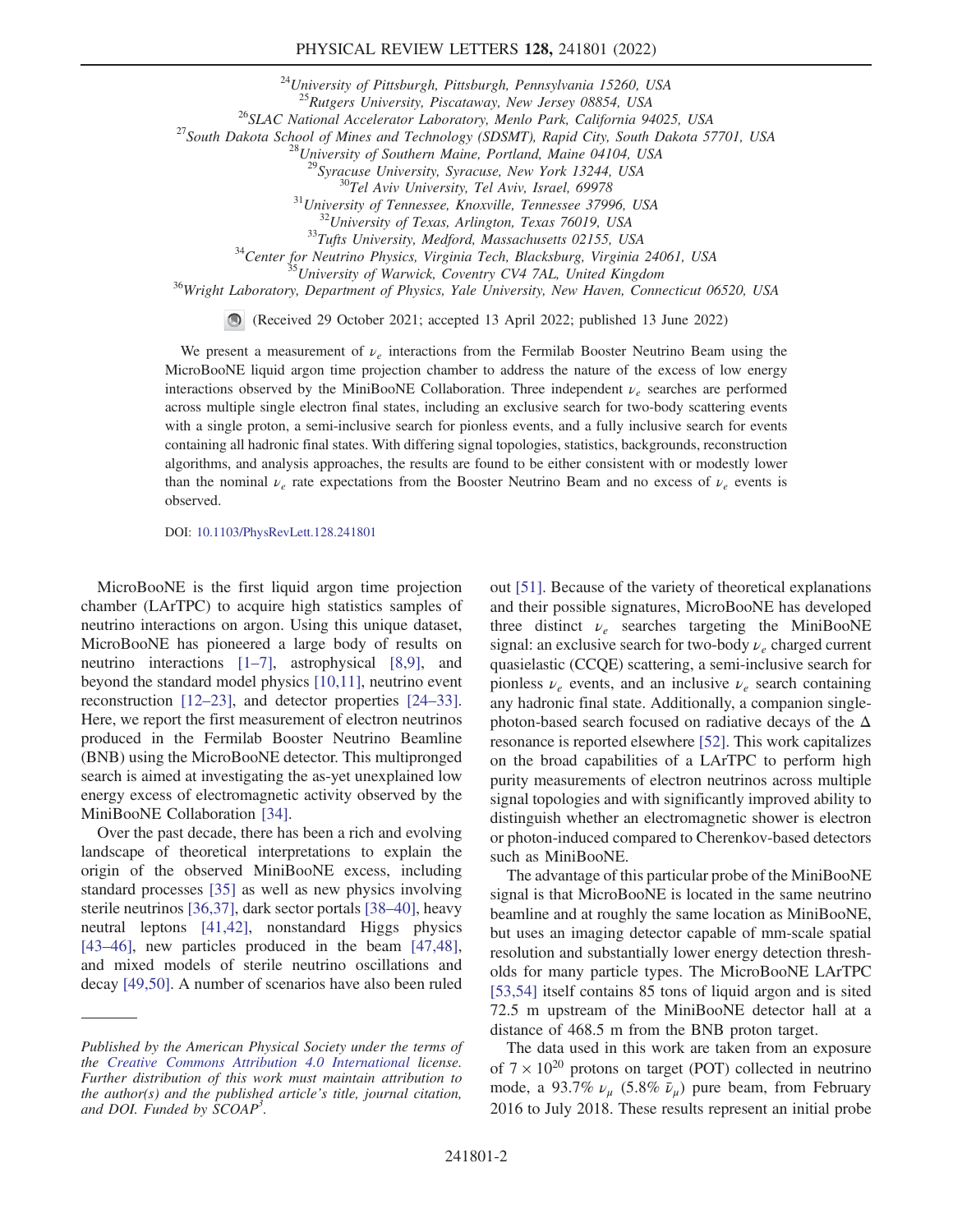into electron neutrino production in the BNB using roughly half of the total data collected by MicroBooNE. Two different data streams are used in this analysis: an on-beam data sample triggered by BNB neutrino spills and an offbeam data sample taken during periods when no beam was received. The off-beam data sample is used for a direct data-based measurement of cosmic-induced backgrounds which are of importance given MicroBooNE's location near the surface.

While probing different event topologies with distinct event reconstruction methods, the three independent electron neutrino searches in MicroBooNE share several aspects in common. To simulate neutrino interactions in argon, the analyses rely on a GEANT4-based [\[55](#page-8-19)] simulation of the neutrino beam [\[56](#page-8-20)], a variation of the GENIE V3 event generator [\[57\]](#page-8-21) specifically tuned to data that reflects our best knowledge of neutrino scattering in the BNB energy range [[58\]](#page-8-22), and a GEANT4-based [\[55](#page-8-19)] detector simulation for particle propagation, with the processing of the charge response of the TPC and modeling of scintillation light implemented in the LArSoft framework [[59\]](#page-8-23). The data-driven detector simulation represents a significant upgrade from what has been historically available to model LArTPCs and incorporates pioneering work performed by MicroBooNE on wire signal processing [[28](#page-7-10),[29\]](#page-7-11), noise removal [[31](#page-8-24)], electric field mapping [\[25](#page-7-12)[,26\]](#page-7-13), and detector calibrations [[27](#page-7-14)].

A common framework is additionally used to evaluate neutrino flux, neutrino cross section, and detector systematics. The evaluation of neutrino flux uncertainties is built on techniques developed by MiniBooNE [\[56\]](#page-8-20). A total of more than 50 model parameters are varied within GENIE to assess uncertainties related to simulating neutrino interactions and final state effects in argon [\[58\]](#page-8-22). A full complement of LArTPC detector systematics are modeled, many with a novel data-driven technique built on comparisons of wire response in data and simulation [\[60\]](#page-8-25). In addition, beam-related  $\nu_e$  event predictions and uncertainties are further constrained through calculation of conditional means and variances using data-driven measurements of neutrino charged current (CC) and neutral current (NC) interactions in MicroBooNE, with constraint samples tailored to each of the  $\nu_e$  analysis approaches. Table [I](#page-2-0) summarizes the signal definitions, constraint samples, and reconstruction approaches for the different analyses.

Common approaches are also used for assessing agreement between observed and predicted  $\nu_e$  samples and for hypothesis testing related to the presence or absence of an anomalous  $\nu_e$  rate. In each search, the neutrino energy  $(E_{\nu})$  is based on reconstructed final state particle energies [[61](#page-8-26)–[63\]](#page-8-27). Binned reconstructed  $E<sub>v</sub>$  distributions for data and simulation are then compared using a combined Neyman-Pearson test statistic,  $\chi^2_{\text{CNP}}$  [[64](#page-8-28)], which approximates well to the Poisson-likelihood test statistic for low event numbers. Similar statistical studies are performed to test a model of the  $\nu_e$  event excess with an  $E_\nu$  spectrum

<span id="page-2-0"></span>TABLE I. Summary of signal definitions, signal-constraining datasets, and reconstruction approaches used for each of the three MicroBooNE  $\nu_e$  searches. All samples require fully contained events with the exception of the  $1eX$  analysis which additionally uses both partially and fully contained  $\nu_{\mu}$  CC samples as constraints.

| $\nu_e$ Final state                                     | Signal<br>constraints                                            | Reconstruction<br>approach         |
|---------------------------------------------------------|------------------------------------------------------------------|------------------------------------|
| $1e1p(0\pi)$ CCQE<br>$1eN(\geq 1)p0\pi$ ,<br>$1e0p0\pi$ | $\nu_{\mu}$ CCQE<br>$\nu_{\mu}$ CC                               | Deep learning [61]<br>PANDORA [62] |
| 1eX                                                     | $\nu_{\mu}$ CC, $\nu_{\mu}$ CC $\pi^0$ ,<br>$\nu_\mu$ NC $\pi^0$ | Wire-Cell [63]                     |

and normalization representative of that observed in the MiniBooNE experiment.

A blind analysis scheme was adopted in which the signal region BNB  $\nu_e$  data were only accessed after each analysis was completed. Details on each  $\nu_e$  analysis, including the optimization of purity and efficiency in each approach, databased sidebands and simulated datasets used to validate the analyses, as well as data and Monte Carlo comparisons in a variety of kinematics, can be found in Refs. [[61](#page-8-26)–[63](#page-8-27)]. The next three sections describe the strategy behind each of the  $\nu_e$ searches and a summary of their results.

Two-body  $v_e$  CCQE scattering (1e1p).—An exclusive selection of  $\nu_e$  candidates satisfying two-body CCQE kinematic constraints is performed in MicroBooNE with an analysis strategy focused around the use of deeplearning techniques [\[61\]](#page-8-26). The CCQE process is predicted to dominate at low energies, with 77% of  $\nu_e$  events below 500 MeV (in true  $E_{\nu}$ ) expected to interact via this channel in MicroBooNE. A strength of this selection is its clean final state topology, which simplifies event reconstruction and selection. The pure CCQE requirement also allows the use of kinematic variables for signal selection, such as proton momentum, transverse momentum, neutrino direction, momentum transfer, and Bjorken x. For this analysis, only fully contained candidate  $\nu_e$  and  $\nu_u$  interactions with one reconstructed final state lepton and proton are selected. Final-state particle content and kinematics are reconstructed by applying a combination of conventional and deep-learning tools to prepared event images. Conventional tools are used to remove cosmic backgrounds [[15](#page-7-15)], identify candidate neutrino interaction vertices [[65](#page-8-29)], and reconstruct final-state particle candidates and their kinematics [\[65,](#page-8-29)[66](#page-8-30)], while convolutional neural networks (CNNs) are used to differentiate tracklike from showerlike image pixels [\[67\]](#page-8-31) and determine particle species contained in event images [\[68\]](#page-8-32). After basic data quality selection criteria, boosted decision tree (BDT) ensembles exploit 23 (16) kinematic and topological variables, including those described above, to collect a purified CCQE  $\nu_e$  ( $\nu_\mu$ ) event set. The CNN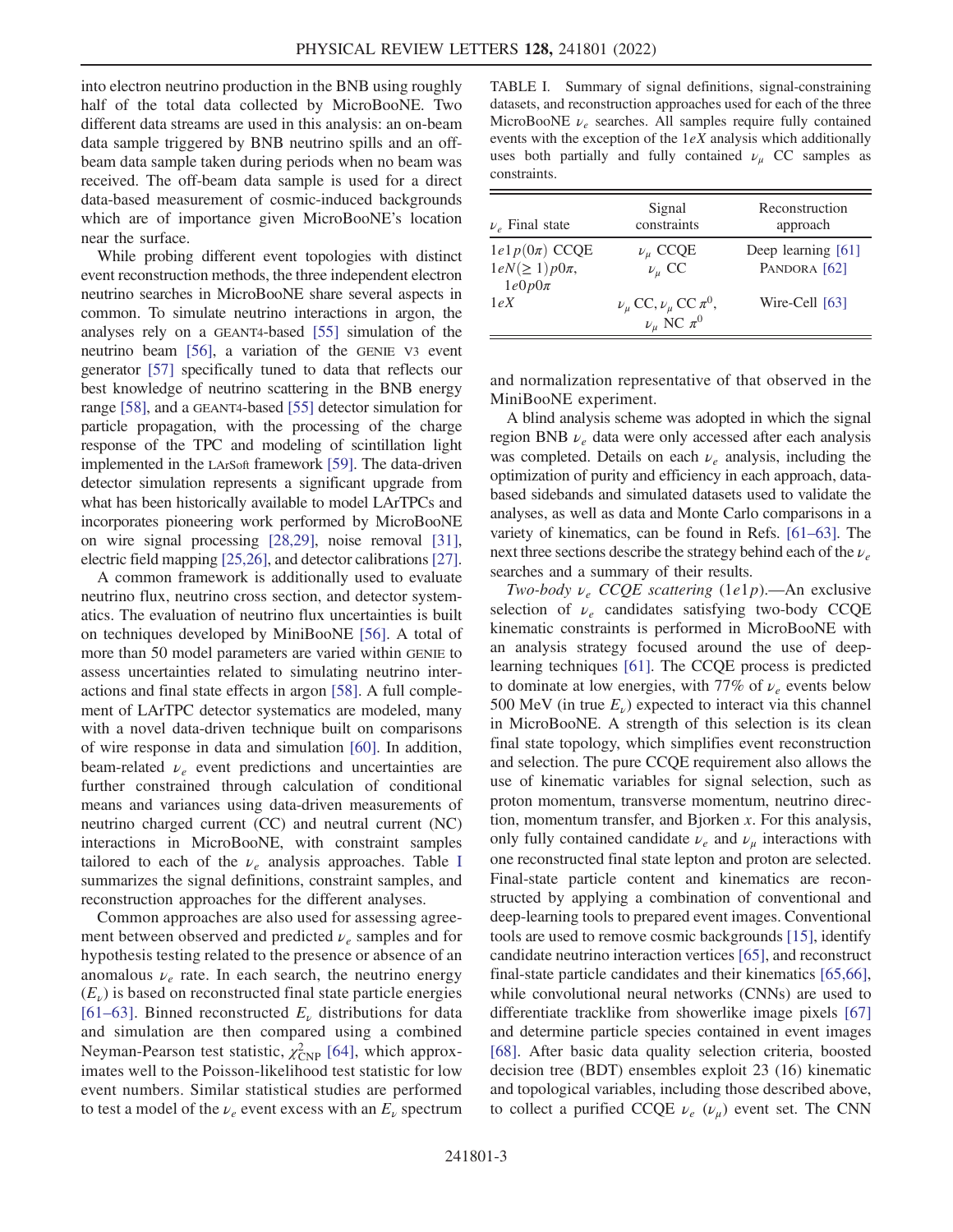<span id="page-3-0"></span>

FIG. 1. Reconstructed neutrino energy for  $1e1p$  CCQE candidate events in the deep-learning-based analysis. Backgrounds include contributions from cosmics and  $\nu_{\mu}$  interactions. The  $\nu_e$ prediction constrained using  $\nu_{\mu}$  data is shown without (solid histogram) and with (red dotted) a model of the MiniBooNE low energy excess included (further detail in text). Systematic uncertainties on the constrained prediction are shown as a hatched band.

designed for particle identification is then used to select final candidates from this set.

The results of the  $\nu_e$  CCQE analysis are shown in Fig. [1](#page-3-0). This selection is predicted to produce a 75% (75%) pure sample of  $\nu_e$  ( $\nu_\mu$ ) CCQE events in the reconstructed  $E_\nu$ range between 200 and 1200 MeV, with an efficiency of 6.6% for all true  $\nu_e$  CCQE interactions in the LArTPC active volume. The average  $E<sub>\nu</sub>$  energy resolution for selected  $\nu_e$  events is estimated to be 16.5%, with negligible bias predicted between true and reconstructed  $E_{\nu}$ . The  $\nu_e$ CCQE prediction is constrained using a high-statistics  $\nu_{\mu}$  CCQE candidate dataset, which increases predicted  $\nu_{e}$ counts by 6% and reduces systematic uncertainties on the prediction by a factor of 2.0. Statistical uncertainties dominate the final measurement. The postconstraint prediction yields  $29.0 \pm 5.2$ (stat)  $\pm 1.9$ (syst) events in the full  $E_{\nu}$  range given above (statistical errors follow the CNP formalism [[64](#page-8-28)]), with most events (89%) predicted to arise from CCQE and non-CCQE  $\nu_e$  interactions intrinsic to the beam. In the final selection, a total of 25 data candidates are observed in this range. The  $\chi^2_{\text{CNP}}$  test statistic calculated between predicted and observed distributions is found to be 25.3 for the analysis in ten  $E_{\nu}$  bins (where 6.9 units of  $\chi^2_{\text{CNP}}$ result from a single bin at 850 MeV), leading to a  $p$  value of 0.014. Below 500 MeV, the  $\chi^2_{\text{CNP}}$  contribution is 7.9 for three  $E_{\nu}$  bins, with data in two of the three bins falling slightly below predicted values.

Pionless  $\nu_e$  scattering  $(1eNp0\pi, 1e0p0\pi)$ . - A higher statistics search for pionless  $\nu_e$  interactions that includes any number of protons in the final state uses the PANDORA event reconstruction package [\[22\]](#page-7-16), which has been exercised over the years to produce a wide variety of MicroBooNE physics measurements [\[2](#page-7-17)–[7](#page-7-2),[10](#page-7-5),[11](#page-7-6)]. The PANDORA pattern recognition software, which reconstructs and classifies LArTPC events, is combined with specialized tools that further remove cosmic-ray background events as well as identify the different particles produced in a neutrino interaction [[69](#page-8-34)] and reconstruct their energies [[6](#page-7-18)]. This search focuses on two exclusive channels with one electron and no pions in the final state: one with at least one visible proton  $(1eNp0\pi, N \ge 1)$  and one with no visible protons  $(1e0p0\pi)$ . A strength of this selection is that the two topologies combined exactly replicate the electronlike signal event signature in MiniBooNE. This selection on fully contained events spanning neutrino energies from 10 to 2390 MeV provides an efficiency of 15% (9%) with a purity of 80% (43%) for  $1eNp0\pi$  (1e0p0 $\pi$ ) events. The typical energy resolution is 2% for protons, 3% for muons, and approximately 12% for electrons, resulting in a predicted  $E_\nu$  resolution of 15% with ~5% bias. To constrain neutrino flux and cross section uncertainties on the predicted intrinsic  $\nu_e$  event rate, this analysis uses a highstatistics, 77% pure  $\nu_{\mu}$  CC inclusive event sample [\[62\]](#page-8-33) and makes use of the cosmic-ray tagger detector system in MicroBooNE [[54](#page-8-18)] to further reduce cosmic backgrounds. This constraint reduces the systematic uncertainties in the  $\nu_e$  selections by a factor of 1.7 and the result remains dominated by statistical uncertainties. This analysis is also validated using MicroBooNE data from the NuMI beam [\[70\]](#page-8-35) that provides a large number of  $\nu_e$ -argon interactions at a similar energy range as the BNB.

The results of the PANDORA-based pionless  $\nu_e$  analysis are shown in Fig. [2](#page-4-0). For the  $1eNp0\pi$  channel, 64  $\nu_e$  data events are observed compared to  $86.8 \pm 8.8$ (stat)  $\pm$  $11.5$ (syst) events expected (statistical errors follow the CNP formalism), in a reconstructed  $E<sub>\nu</sub>$  range between 10 and 2390 MeV. For the  $1e0p0\pi$  channel, 34  $\nu_e$  data events are observed compared to  $30.2 \pm 5.6$  (stat)  $\pm 4.3$  (syst) events expected over that same energy range. The data are consistent with the prediction: in the region 150 MeV  $\le E_\nu \le 1550$  MeV where the final statistical tests are performed, the  $\chi_{\text{CNP}}^2/ndf$  (and associated p values) relative to the nominal prediction are  $14.9/10(0.194)$ ,  $16.7.9/10(0.116)$ , and  $31.56/20(0.097)$ for the  $1eNp0\pi$  channel,  $1e0p0\pi$  channel, and both combined, respectively. As with the  $1e1p$  CCQE search results, the data for the  $1eNp0\pi$  channel fall slightly below prediction. For the  $1e0p0\pi$  channel, the observed event count below 500 MeV is above prediction, albeit in a region with lower predicted  $\nu_e$  purity.

*Inclusive*  $\nu_e$  *scattering* (1*eX*).—The highest statistics  $\nu_e$ analysis in MicroBooNE searches inclusively for all possible hadronic final states such as the type of analyses that will be performed in the future wide-band Deep Underground Neutrino Experiment (DUNE) which will have larger contributions from additional inelastic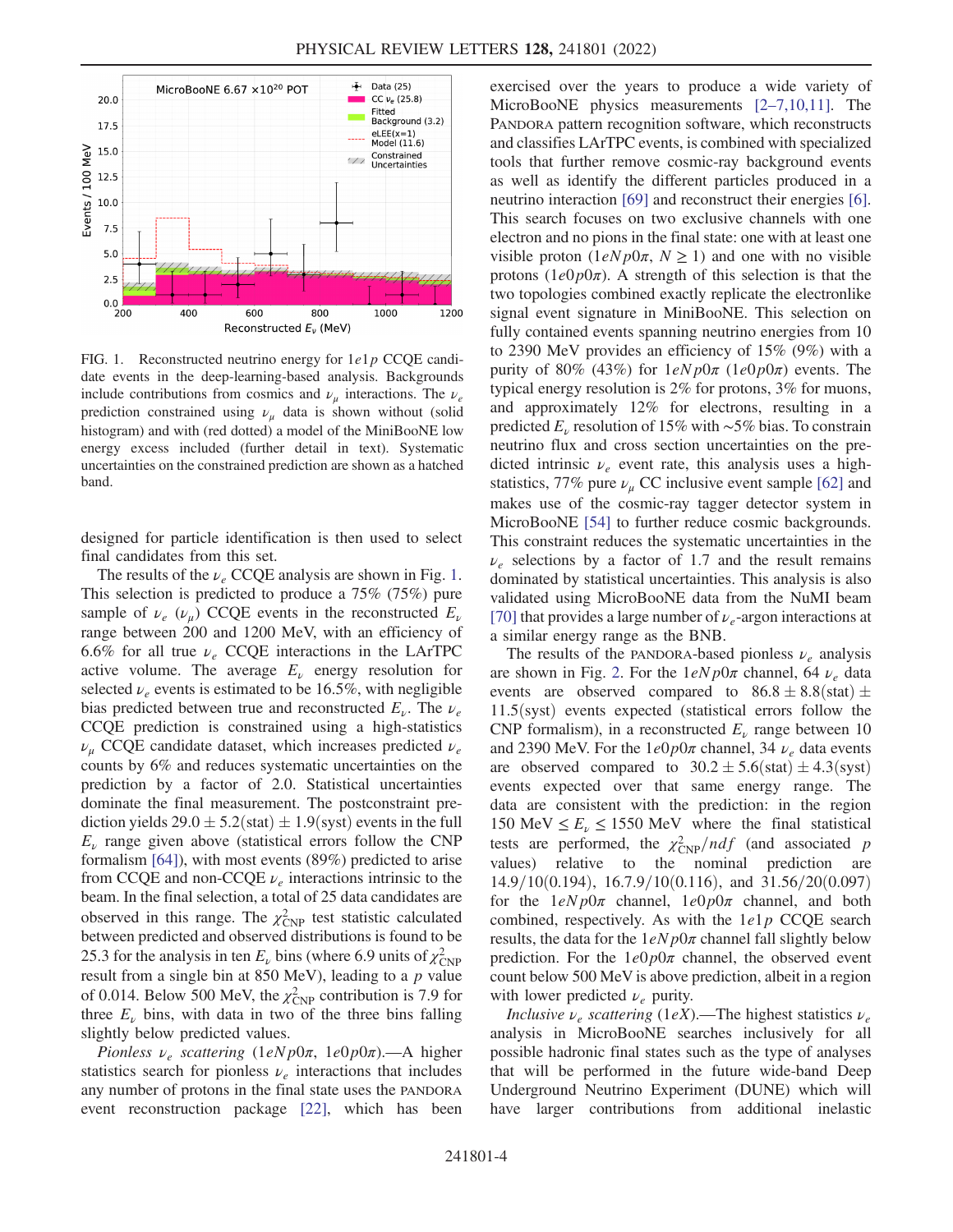<span id="page-4-0"></span>

FIG. 2. Reconstructed neutrino energy for pionless  $\nu_e$  candidate events in the PANDORA-based analysis:  $1eNp0\pi$  (left) and  $1e0p0\pi$ (right). Each of the plots extend from 10 to 2390 MeV with a 140 MeV bin width. The unconstrained number of predicted events is shown broken down by true interaction topology. The constrained predictions using  $\nu_{\mu}$  data are shown both with (red) and without (black) a model of the MiniBooNE low energy excess included (further detail in text). Systematic uncertainties on the constrained prediction are shown as a shaded band.

scattering processes at higher energies. This analysis uses the Wire-Cell reconstruction paradigm [[71](#page-8-36)] which forms three-dimensional images of particle-induced electron ionization tracks and showers via 1D wire position tomography. The 3D images are then processed by clustering algorithms and matched to light signals for cosmic rejection [\[13](#page-7-19)[,14](#page-7-20),[72](#page-8-37)], before a deep neural network [[73](#page-8-38)] is used to determine the neutrino candidate vertex. Finally, the events are characterized in terms of energy deposit, topology, and kinematics, for eventual event building, classification (e.g.,  $\nu_e$  CC,  $\nu_\mu$  CC,  $\pi^0$ , cosmic), and neutrino energy reconstruction. The strengths of this approach are its high efficiency and high purity. After all selections, the predicted efficiency for selecting inclusive  $\nu_e$  CC ( $\nu_\mu$  CC) events is 46% (68%) with a purity of 82% (92%) for  $0 < E_{\nu} <$ 2500 MeV. For fully contained events, the predicted calorimetric-based  $E_{\nu}$  resolution is 10%–15% (15%–20%) for  $\nu_e$  CC ( $\nu_\mu$  CC) events with ~7% (10%) bias. In addition to the  $\nu_{\mu}$  CC data samples, which include both fully and partially contained events in the detector, CC and NC interactions with a reconstructed  $\pi^0$  serve as additional constraints for reducing systematic uncertainties and therefore maximizing sensitivity. A high statistics sample of  $\nu_e$  events from the NuMI beam also serves to validate the analysis. The constraints reduce the fractional uncertainty on the predicted number of fully contained  $\nu_e$  CC events with reconstructed  $E_\nu$  < 600 MeV by a factor of 3.5 relative to the unconstrained prediction. After constraints, the largest systematic uncertainties for fully contained  $\nu_e$  CC events are associated with limited Monte Carlo statistics associated with this rare event search, detector effects (mainly recombination and wire response), and neutrino cross section modeling [[58\]](#page-8-22). Compared to all systematic uncertainties, however, the statistical uncertainty on the data remains dominant.

Figure [3](#page-5-0) shows the results of this inclusive  $\nu_e$  search. The postconstraint  $\nu_e$  CC inclusive analysis finds a modest deficit compared to the prediction: 56 (338) data events in  $E_v < 600$  MeV  $(0 < E_v < 2500$  MeV) with  $69.6 \pm 8.0$ (stat)  $\pm 5.0$ (syst) [384.9  $\pm 19.2$ (stat)  $\pm 16.2$  $15.9$ (syst)] events expected. Good agreement is found between the data and the expectation from the BNB, with  $\chi^2_{\text{Pearson}}/ndf = 17.9/25$  and a corresponding p value of 0.848, across all energies. Notably, agreement between the data and expectation is also apparent when the Wire-Cell inclusive event sample is studied in terms of its exclusive components,  $1e^{0}pX\pi$  and  $1e^{N}pX\pi$  ( $X \ge 0$ ), where these subsamples are further described in Ref. [\[63\]](#page-8-27).

Fit results.—The three aforementioned analysis selections are not designed to be disjoint to each other, and there is an overlap in the selected events. Of the 25 events selected in the  $1e1p$  CCQE analysis, 16 are selected in either the pionless or inclusive analysis. Of the 98 events selected across both pionless analysis selections, 46 are selected in the inclusive analysis. All three analyses observe  $\nu_e$  candidate event rates in general agreement with or below the predicted rates. Given the similar baseline and neutrino energies sampled by MicroBooNE and MiniBooNE, this picture appears to disfavor an interpretation of MiniBooNE's observed electronlike excess signature as arising purely from an anomalously high rate of charged current  $\nu_e$  interactions. To more quantitatively address the comparison with the observed MiniBooNE data excess, all three analyses have performed statistical tests comparing datasets to a simple model of a MiniBooNE-like excess of  $\nu_e$  interactions [[74](#page-8-39)].

Using MiniBooNE simulation, a response matrix is constructed translating the true incident  $E_{\nu}$  to reconstructed  $E_{\nu}$  under a quasielastic assumption to the true incident  $E_{\nu}$ , accounting for detector response, acceptance, resolutions,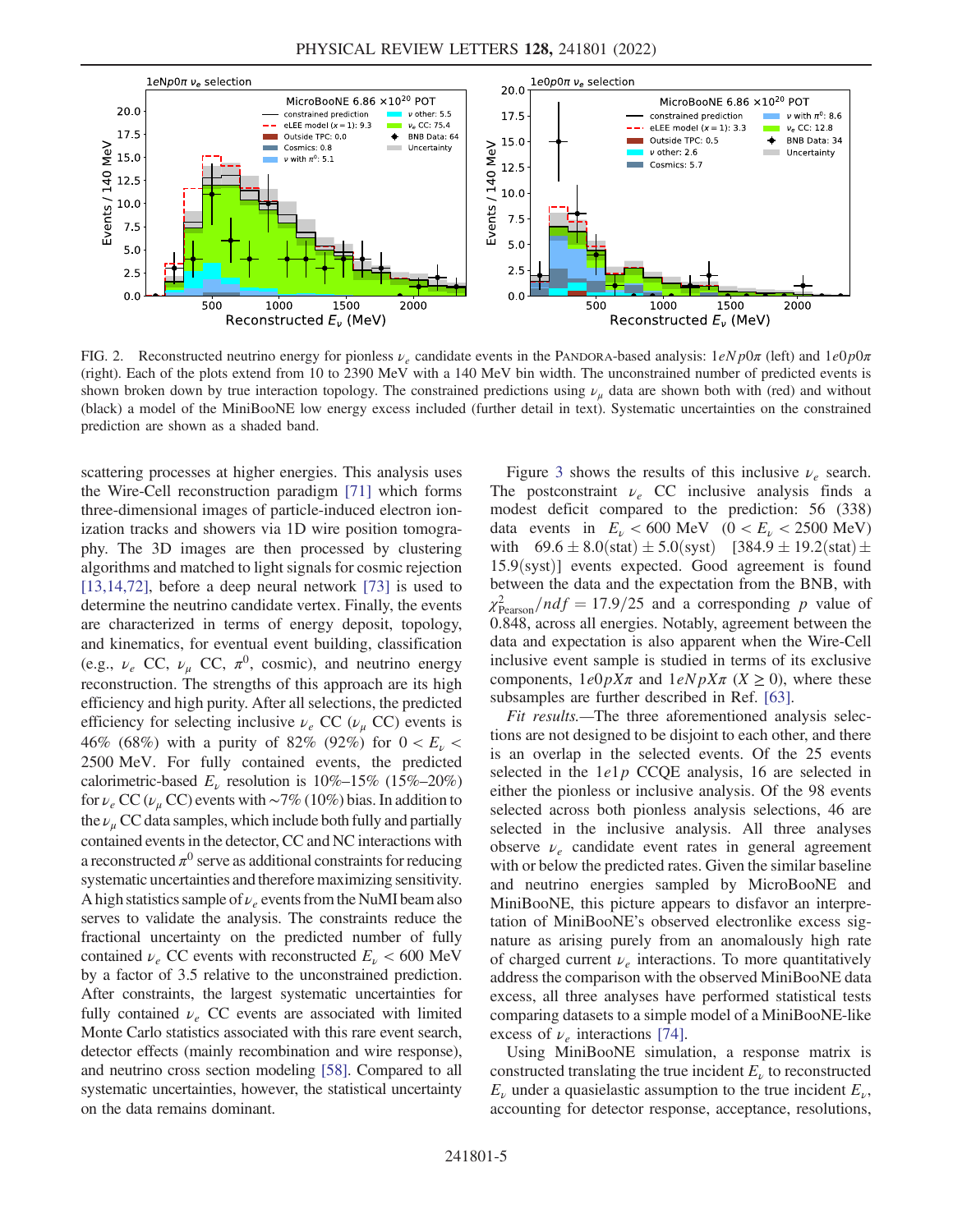<span id="page-5-0"></span>

FIG. 3. Reconstructed neutrino energy for inclusive  $\nu_e$  candidate events in the Wire-Cell based analysis. The predicted event sample is dominated by  $\nu_e$  events intrinsic to the beam (green) while the other background contributions are described in the legend. The constrained predictions are shown both with (red) and without (black) a model of the MiniBooNE low energy excess included (further detail in text). Systematic uncertainties on the constrained prediction are shown as a shaded band.

event reconstruction, and selection efficiencies. Following a multidimensional unfolding procedure [[75](#page-8-40)] on the MiniBooNE observation [[76](#page-8-41)] and using only the statistical uncertainties on the MiniBooNE data and simulated events (to avoid any correlated uncertainties in flux and interaction models with MicroBooNE), MicroBooNE extracts an energy-dependent event rate of  $\nu_e$  interactions. The resulting scaling template, found to be robust against the number of unfolding iterations after an initial starting point corresponding to the MiniBooNE prediction, is derived from the increase in event rate relative to the MiniBooNE prediction and then applied to simulated intrinsic  $\nu_e$  events in MicroBooNE to form an "eLEE" signal model, shown by the dashed lines in Figs. 1[–](#page-3-0)3. This scaling template varies only in true neutrino energy, thus the electron Low Energy Excess (eLEE) model otherwise assumes the same kinematics and final-state topologies as MicroBooNE's  $\nu_e$  simulation additional kinematic information from the MiniBooNE excess result is not considered. The range of the eLEE signal model is 200  $\lt$  true  $E_v \lt 800$  MeV, as the unfolding procedure does not consider data below 200 MeV in neutrino energy and finds no significant excess at higher energies.

This simple model reproduces a median MiniBooNE electronlike excess to which MicroBooNE's results are compared, either by choosing a fixed excess normalization, x, matching MiniBooNE  $(x = 1)$ , or by treating x as a free parameter to be extracted. While the MiniBooNE uncertainties are not directly included in the eLEE model nor the statistical tests presented in this Letter, the reported significance of the excess from the MiniBooNE neutrino-mode data [\[34](#page-8-1)],  $4.69\sigma$ , translates to a  $1\sigma$  confidence interval on the eLEE signal strength parameter of  $1 \pm 0.21$ , illustrating how the MiniBooNE excess would appear. More rigorous comparisons of consistency with MiniBooNE in

<span id="page-5-1"></span>TABLE II. Top: Observed and predicted  $\nu_e$  candidates in the signal-enhanced neutrino energy range predefined by each analysis prior to unblinding, in the absence  $(x = 0)$  or presence  $(x = 1)$  of a MiniBooNE-like  $\nu_e$  event excess. This energy range is a subset of the full fit range, also chosen prior to unblinding. Predicted events include the alternate-channel constraints of each analysis, and include statistical (following the CNP formalism) and constrained systematic uncertainties. Bottom: Frequentist-derived  $p$  values of the data observations compared to the prediction assuming no excess,  $p(\chi^2_{x=0})$ , and under a simple hypothesis test comparing an excess to no excess,  $p(\Delta \chi^2 = \chi^2_{x=0} - \chi^2_{x=1} <$  obs), assuming the eLEE model (x = 1). Also quoted are the 1 $\sigma$  and 2 $\sigma$  confidence intervals for extracted signal strength x over the full fit range and the expected  $2\sigma$  upper endpoint of the interval on x assuming no excess.

| Signal-enhanced region comparison |                      |                      |                |                      |  |
|-----------------------------------|----------------------|----------------------|----------------|----------------------|--|
|                                   | $lelp$ CCQE          | $1eNp0\pi$           | $1e0p0\pi$     | 1eX                  |  |
| $E_{\nu}$ (MeV)                   | $200 - 500$          | $150 - 650$          | 150-650        | $0 - 600$            |  |
| Predicted, no eLEE                | $8.8 \pm 3.0$        | $30.4 \pm 6.1$       | $19.0 \pm 5.3$ | $69.6 \pm 9.4$       |  |
| Predicted, w/eLEE                 | $18.5 \pm 4.4$       | $39.0 \pm 6.8$       | $22.3 \pm 5.7$ | $104 \pm 12$         |  |
| Observed                          | 6                    | 21                   | 27             | 56                   |  |
|                                   |                      | Final fit results    |                |                      |  |
|                                   | $1e1p$ CCQE          | $1eNp0\pi$           | $1e0p0\pi$     | 1eX                  |  |
| $E_{\nu}$ (MeV)                   | $200 - 1200$         | 150-1550             | 150-1550       | $0 - 2500$           |  |
| $p(\chi^2_{x=0})$                 | $1.4 \times 10^{-2}$ | 0.18                 | 0.13           | 0.85                 |  |
| $p(\Delta \chi^2 <$ obs), w/eLEE  | $1.6 \times 10^{-4}$ | $2.1 \times 10^{-2}$ | 0.93           | $9.0 \times 10^{-5}$ |  |
| x observed, $1\sigma$             | [0.00, 0.08]         | [0.00, 0.41]         | [1.91, 8.10]   | [0.00, 0.22]         |  |
| <i>x</i> observed, $2\sigma$      | [0.00, 0.38]         | [0.00, 1.06]         | [0.77, 24.3]   | [0.00, 0.51]         |  |
| x expected upper limit, $2\sigma$ | 0.98                 | 1.44                 | 4.64           | 0.56                 |  |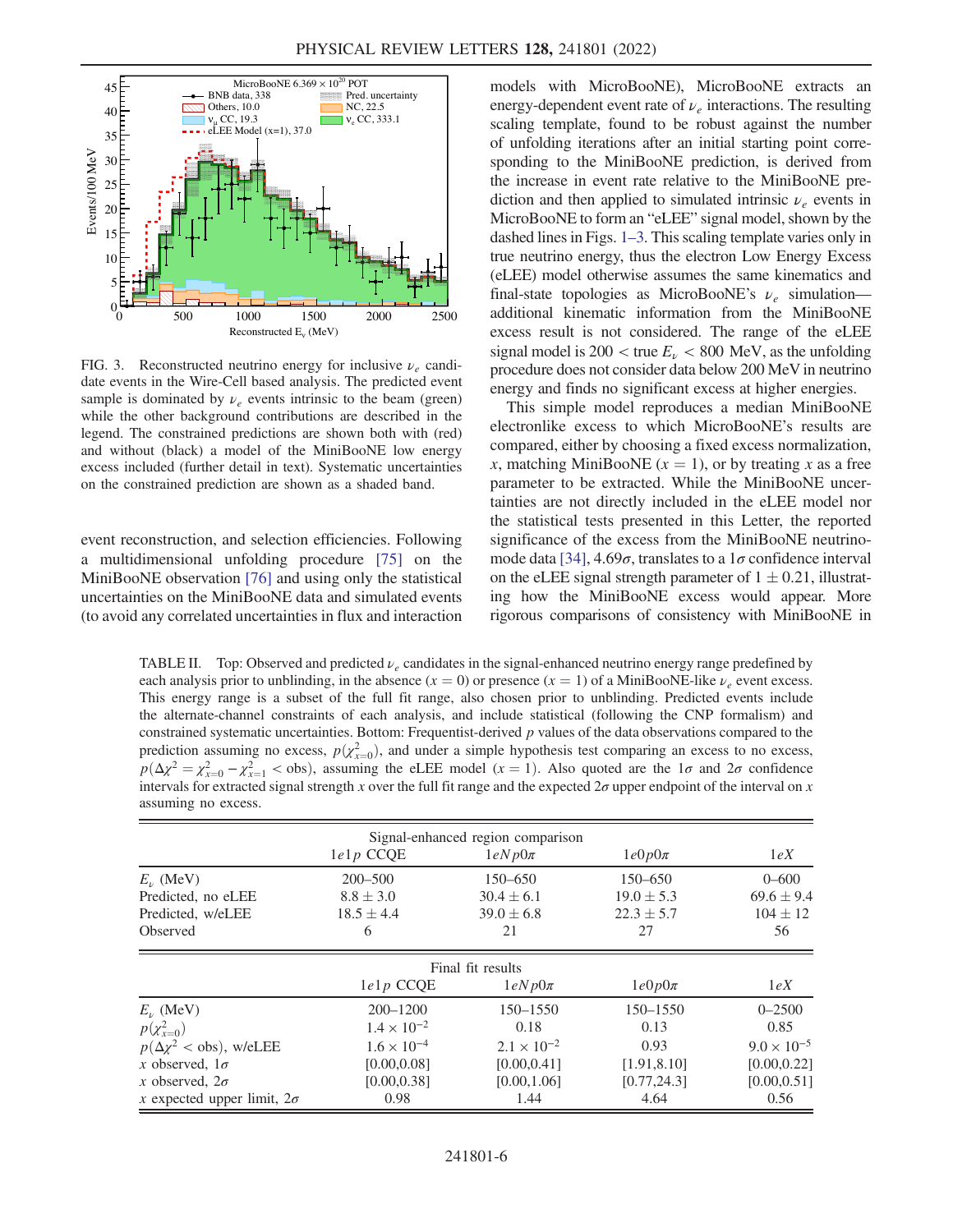<span id="page-6-0"></span>

FIG. 4. Ratio of observed to predicted  $\nu_e$  candidate events assuming no eLEE—in each analysis's signal-enhanced neutrino energy range (see Table [II](#page-5-1), left) with the relative contributions shown from non- $\nu_e$  backgrounds (light blue) and intrinsic  $\nu_e$ 's (green). Statistical errors are shown on the observations (black), while systematic errors are shown around the prediction (gray). The expected ratio assuming the MiniBooNE-like eLEE signal model with its median signal strength is also shown (red).

the future will need to consider correlated uncertainties in the neutrino flux and cross section models, as well as additional kinematic measurements.

Prior to unblinding of the data, each analysis defined a signal-enhanced low-energy region and determined the predicted number of events with and without the excess model in that region. Those predictions and the observed number of events are shown in Table [II](#page-5-1) (top) and as ratios relative to the  $x = 0$  prediction in Fig. [4](#page-6-0).

Each analysis performs two statistical analyses to test the signal hypothesis. First, a simple hypothesis test uses  $\Delta \chi^2_{\text{CNP}} = \chi^2_{x=0} - \chi^2_{x=1}$  as a test statistic, comparing the observations to a frequentist  $\Delta \chi^2_{\text{CNP}}$  distribution derived from model simulations assuming  $x = 0$  and  $x = 1$ . The p values corresponding to  $\Delta \chi^2_{\text{CNP}}$  being less than the observed value assuming an eLEE (no eLEE) signal is  $1.6 \times 10^{-4}$ (0.02), 0.021 (0.29), 0.93 (0.98), and  $9.0 \times 10^{-5}$  (0.33) in the  $1e1p$  CCQE,  $1eNp0\pi$ ,  $1e0p0\pi$ , and  $1eX$  selections, respectively. Each selection shows a strong preference for the absence of an electronlike MiniBooNE signal, with the exception of the  $1e0p0\pi$  selection, driven by a data excess in the lowest energy bins, which also contain the highest contributions from non- $\nu_e$  backgrounds.

Second, each analysis performs a nested hypothesis test where the eLEE signal strength  $x$  is varied, with a lower bound constraint at  $x = 0$ . Each analysis independently finds a best-fit signal strength,  $x_{\text{min}}$ , by minimizing  $\chi^2_{\text{CNP}}$ . Following this, a test statistic defined as  $\Delta \chi^2(x) =$  $\chi^2_{\text{CNP}}(x) - \chi^2_{\text{CNP}}(x_{\text{min}})$  can be constructed for varying hypothetical signal strengths. A Feldman-Cousins method [\[77\]](#page-8-42)

<span id="page-6-1"></span>

FIG. 5. Result of best-fit eLEE signal strength  $(x)$  in each analysis (black), along with the 1 and  $2\sigma$  confidence intervals (solid and dashed lines, respectively). The expected  $2\sigma$  upper bound for each analysis, assuming no eLEE signal, is also shown (red). Signal strength values approximated from the MiniBooNE statistical and systematic errors (at  $1\sigma$ ) are shown for comparison (blue). Note that the vertical scale is presented as linear from  $x = 0$  to  $x = 2$ , while in logarithmic scale beyond that.

is used to construct confidence intervals around the best-fit signal strength, which are shown in Table [II](#page-5-1) (bottom) and Fig. [5](#page-6-1). Consistent with the observed deficit of events at low reconstructed energies, the  $1e1p$  CCQE,  $1eNp0\pi$ , and  $1eX$ selections each find a best fit signal strength of  $x = 0$ , corresponding to the absence of an observed event excess, with  $2\sigma$  upper bounds at  $x < 0.38$ ,  $< 1.06$ , and  $< 0.51$ , respectively. The expected  $2\sigma$  upper bounds for these selections, assuming no signal, are shown in Table [II](#page-5-1). Consistent with the fact that in most analyses the observed number of events is less than the predicted number in the low energy regions, the measured upper endpoints of the  $2\sigma$  interval are lower than expected. The best-fit signal strength for the  $1e0p0\pi$  selection is  $x = 4.0$ , but with a wide confidence interval due to the low sensitivity of this channel. The best-fit signal strength for the  $1eNp0\pi$  and  $1e0p0\pi$  channels combined is  $x = 0.36$ , with  $x < 1.86$ at the  $2\sigma$  confidence level (and an expected upper bound where there is no signal at  $x < 1.37$ ), with more details in [[62](#page-8-33)].

Conclusions.—The MicroBooNE experiment has performed a set of inclusive and exclusive searches for  $\nu_e$  CC events using  $7 \times 10^{20}$  POT of Fermilab BNB neutrinomode data, about half of the collected dataset, with each analysis considering a hypothesis for the nature of the MiniBooNE low-energy excess. This work and Ref. [\[52\]](#page-8-16) represent the first detailed study of this excess, noting that future MicroBooNE and short-baseline neutrino [[78](#page-8-43)] measurements will continue to scrutinize the MiniBooNE results. The independent MicroBooNE search approaches have been led by distinct groups with each using a different fully automated event reconstruction software and common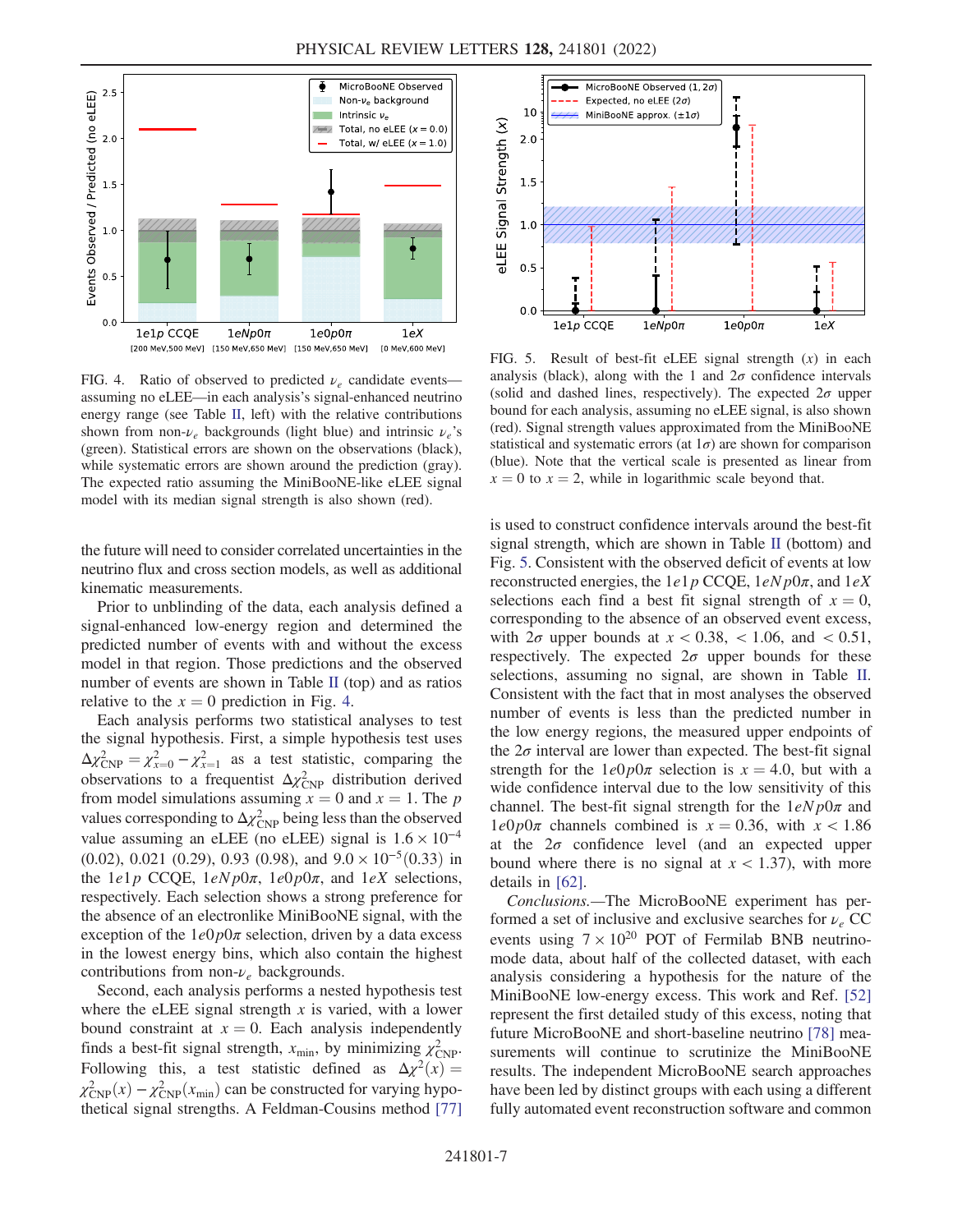data-blindness scheme. All results reported here are unchanged since data unblinding.

Afforded by the capabilities of the LArTPC technology to image various leptonic and hadronic final states, the searches all feature excellent signal identification and background rejection. In addition, the analyses use datadriven  $\nu_e$  estimates constrained by high-statistics samples of  $\pi^0$  and  $\nu_\mu$  CC events. The expected event rate is dominated by intrinsic  $\nu_e$  CC events originating from the beamline, rather than background events involving photons. Despite the near-surface location, cosmic rays represent a subdominant and usually negligible contribution to the backgrounds.

No excess of low-energy  $\nu_e$  candidates is observed, and the mutually compatible, statistics-limited measurements are either consistent with or modestly lower than the predictions for all  $\nu_e$  event classes, including inclusive and exclusive hadronic final states, and across all energies. With the exception of the  $1e0p0\pi$  selection which is the least sensitive to a simple model of the MiniBooNE lowenergy excess, MicroBooNE rejects the hypothesis that  $\nu_e$ CC interactions are fully responsible for that excess  $(x = 1)$ at > 97% CL for both exclusive (1e1p CCQE,  $1eNp0\pi$ ) and inclusive  $(1eX)$  event classes. Additionally, MicroBooNE disfavors generic  $\nu_e$  interactions as the primary contributor to the excess, with a  $1\sigma (2\sigma)$  upper limit on the inclusive  $\nu_e$  CC contribution to the excess of 22% (51%). While the MiniBooNE excess remains unexplained, our sensitive measurements are so far inconsistent with a  $\nu_e$  interpretation of the excess.

This document was prepared by the MicroBooNE Collaboration using the resources of the Fermi National Accelerator Laboratory (Fermilab), a U.S. Department of Energy, Office of Science, HEP User Facility. Fermilab is managed by Fermi Research Alliance, LLC (FRA), acting under Contract No. DE-AC02-07CH11359. MicroBooNE is supported by the following: the U.S. Department of Energy, Office of Science, Offices of High Energy Physics and Nuclear Physics; the U.S. National Science Foundation; the Swiss National Science Foundation; the Science and Technology Facilities Council (STFC), part of the United Kingdom Research and Innovation; the Royal Society (United Kingdom); and The European Unions Horizon 2020 Marie Sklodowska-Curie Actions. Additional support for the laser calibration system and cosmic-ray tagger was provided by the Albert Einstein Center for Fundamental Physics, Bern, Switzerland. We also acknowledge the contributions of technical and scientific staff to the design, construction, and operation of the MicroBooNE detector as well as the contributions of past collaborators to the development of MicroBooNE analyses, without whom this work would not have been possible.

<span id="page-7-0"></span>[\\*](#page-0-0) microboone\_info@fnal.gov

- <span id="page-7-1"></span>[1] P. Abratenko et al. (MicroBooNE Collaboration), [Phys.](https://doi.org/10.1103/PhysRevLett.128.151801) Rev. Lett. 128[, 151801 \(2022\).](https://doi.org/10.1103/PhysRevLett.128.151801)
- <span id="page-7-17"></span>[2] P. Abratenko et al. (MicroBooNE Collaboration), [Phys.](https://doi.org/10.1103/PhysRevD.104.052002) Rev. D 104[, 052002 \(2021\)](https://doi.org/10.1103/PhysRevD.104.052002).
- [3] P. Abratenko et al. (MicroBooNE Collaboration), [Phys.](https://doi.org/10.1103/PhysRevD.102.112013) Rev. D 102[, 112013 \(2020\)](https://doi.org/10.1103/PhysRevD.102.112013).
- [4] P. Abratenko et al. (MicroBooNE Collaboration), [Phys.](https://doi.org/10.1103/PhysRevLett.125.201803) Rev. Lett. 125[, 201803 \(2020\).](https://doi.org/10.1103/PhysRevLett.125.201803)
- [5] P. Abratenko et al. (MicroBooNE Collaboration), [Phys.](https://doi.org/10.1103/PhysRevLett.123.131801) Rev. Lett. 123[, 131801 \(2019\).](https://doi.org/10.1103/PhysRevLett.123.131801)
- <span id="page-7-18"></span>[6] C. Adams et al. (MicroBooNE Collaboration), [Phys. Rev. D](https://doi.org/10.1103/PhysRevD.99.091102) 99[, 091102 \(2019\).](https://doi.org/10.1103/PhysRevD.99.091102)
- <span id="page-7-2"></span>[7] C. Adams et al. (MicroBooNE Collaboration), [Eur. Phys. J.](https://doi.org/10.1140/epjc/s10052-019-6742-3) <sup>C</sup> 79[, 248 \(2019\)](https://doi.org/10.1140/epjc/s10052-019-6742-3).
- <span id="page-7-3"></span>[8] P. Abratenko et al. (MicroBooNE Collaboration), [J. Ins](https://doi.org/10.1088/1748-0221/16/04/P04004)trum. 16[, P04004 \(2021\).](https://doi.org/10.1088/1748-0221/16/04/P04004)
- <span id="page-7-4"></span>[9] P. Abratenko et al. (MicroBooNE Collaboration), [J. Ins](https://doi.org/10.1088/1748-0221/16/02/P02008)trum. 16[, P02008 \(2021\).](https://doi.org/10.1088/1748-0221/16/02/P02008)
- <span id="page-7-5"></span>[10] P. Abratenko et al. (MicroBooNE Collaboration), [Phys.](https://doi.org/10.1103/PhysRevLett.127.151803) Rev. Lett. 127[, 151803 \(2021\).](https://doi.org/10.1103/PhysRevLett.127.151803)
- <span id="page-7-6"></span>[11] P. Abratenko et al. (MicroBooNE Collaboration), [Phys.](https://doi.org/10.1103/PhysRevD.101.052001) Rev. D 101[, 052001 \(2020\)](https://doi.org/10.1103/PhysRevD.101.052001).
- <span id="page-7-7"></span>[12] P. Abratenko et al. (MicroBooNE Collaboration), [arXiv:](https://arXiv.org/abs/2109.02460) [2109.02460.](https://arXiv.org/abs/2109.02460)
- <span id="page-7-19"></span>[13] P. Abratenko et al. (MicroBooNE Collaboration), [Phys.](https://doi.org/10.1103/PhysRevApplied.15.064071) Rev. Applied <sup>15</sup>[, 064071 \(2021\).](https://doi.org/10.1103/PhysRevApplied.15.064071)
- <span id="page-7-20"></span>[14] P. Abratenko et al. (MicroBooNE Collaboration), [arXiv:](https://arXiv.org/abs/2012.07928) [2012.07928.](https://arXiv.org/abs/2012.07928)
- <span id="page-7-15"></span>[15] P. Abratenko et al. (MicroBooNE Collaboration), [J. Ins](https://doi.org/10.1088/1748-0221/16/06/P06043)trum. 16[, P06043 \(2021\).](https://doi.org/10.1088/1748-0221/16/06/P06043)
- [16] P. Abratenko et al. (MicroBooNE Collaboration), [Phys.](https://doi.org/10.1103/PhysRevD.103.052012) Rev. D 103[, 052012 \(2021\)](https://doi.org/10.1103/PhysRevD.103.052012).
- [17] P. Abratenko et al. (MicroBooNE Collaboration), [Phys.](https://doi.org/10.1103/PhysRevD.103.092003) Rev. D 103[, 092003 \(2021\)](https://doi.org/10.1103/PhysRevD.103.092003).
- [18] P. Abratenko et al. (MicroBooNE Collaboration), [J. Ins](https://doi.org/10.1088/1748-0221/16/02/P02017)trum. 16[, P02017 \(2021\).](https://doi.org/10.1088/1748-0221/16/02/P02017)
- [19] C. Adams et al. (MicroBooNE Collaboration), [J. Instrum.](https://doi.org/10.1088/1748-0221/15/02/P02007) 15[, P02007 \(2020\)](https://doi.org/10.1088/1748-0221/15/02/P02007).
- [20] C. Adams et al. (MicroBooNE Collaboration), [Eur. Phys. J.](https://doi.org/10.1140/epjc/s10052-019-7184-7) <sup>C</sup> 79[, 673 \(2019\)](https://doi.org/10.1140/epjc/s10052-019-7184-7).
- [21] C. Adams et al. (MicroBooNE Collaboration), [Phys. Rev. D](https://doi.org/10.1103/PhysRevD.99.092001) 99[, 092001 \(2019\).](https://doi.org/10.1103/PhysRevD.99.092001)
- <span id="page-7-16"></span>[22] R. Acciarri et al. (MicroBooNE Collaboration), [Eur. Phys. J.](https://doi.org/10.1140/epjc/s10052-017-5481-6) <sup>C</sup> 78[, 82 \(2018\).](https://doi.org/10.1140/epjc/s10052-017-5481-6)
- <span id="page-7-8"></span>[23] R. Acciarri et al. (MicroBooNE Collaboration), [J. Instrum.](https://doi.org/10.1088/1748-0221/12/03/P03011) 12[, P03011 \(2017\)](https://doi.org/10.1088/1748-0221/12/03/P03011).
- <span id="page-7-9"></span>[24] P. Abratenko et al. (MicroBooNE Collaboration), [J. Ins](https://doi.org/10.1088/1748-0221/16/09/P09025)trum. 16[, P09025 \(2021\).](https://doi.org/10.1088/1748-0221/16/09/P09025)
- <span id="page-7-12"></span>[25] P. Abratenko et al. (MicroBooNE Collaboration), [J. Ins](https://doi.org/10.1088/1748-0221/15/12/P12037)trum. 15[, P12037 \(2020\).](https://doi.org/10.1088/1748-0221/15/12/P12037)
- <span id="page-7-13"></span>[26] C. Adams et al. (MicroBooNE Collaboration), [J. Instrum.](https://doi.org/10.1088/1748-0221/15/07/P07010) 15[, P07010 \(2020\)](https://doi.org/10.1088/1748-0221/15/07/P07010).
- <span id="page-7-14"></span>[27] C. Adams et al. (MicroBooNE Collaboration), [J. Instrum.](https://doi.org/10.1088/1748-0221/15/03/P03022) 15[, P03022 \(2020\)](https://doi.org/10.1088/1748-0221/15/03/P03022).
- <span id="page-7-11"></span><span id="page-7-10"></span>[28] C. Adams et al. (MicroBooNE Collaboration), [J. Instrum.](https://doi.org/10.1088/1748-0221/13/07/P07006) 13[, P07006 \(2018\)](https://doi.org/10.1088/1748-0221/13/07/P07006).
- [29] C. Adams et al. (MicroBooNE Collaboration), [J. Instrum.](https://doi.org/10.1088/1748-0221/13/07/P07007) 13[, P07007 \(2018\)](https://doi.org/10.1088/1748-0221/13/07/P07007).